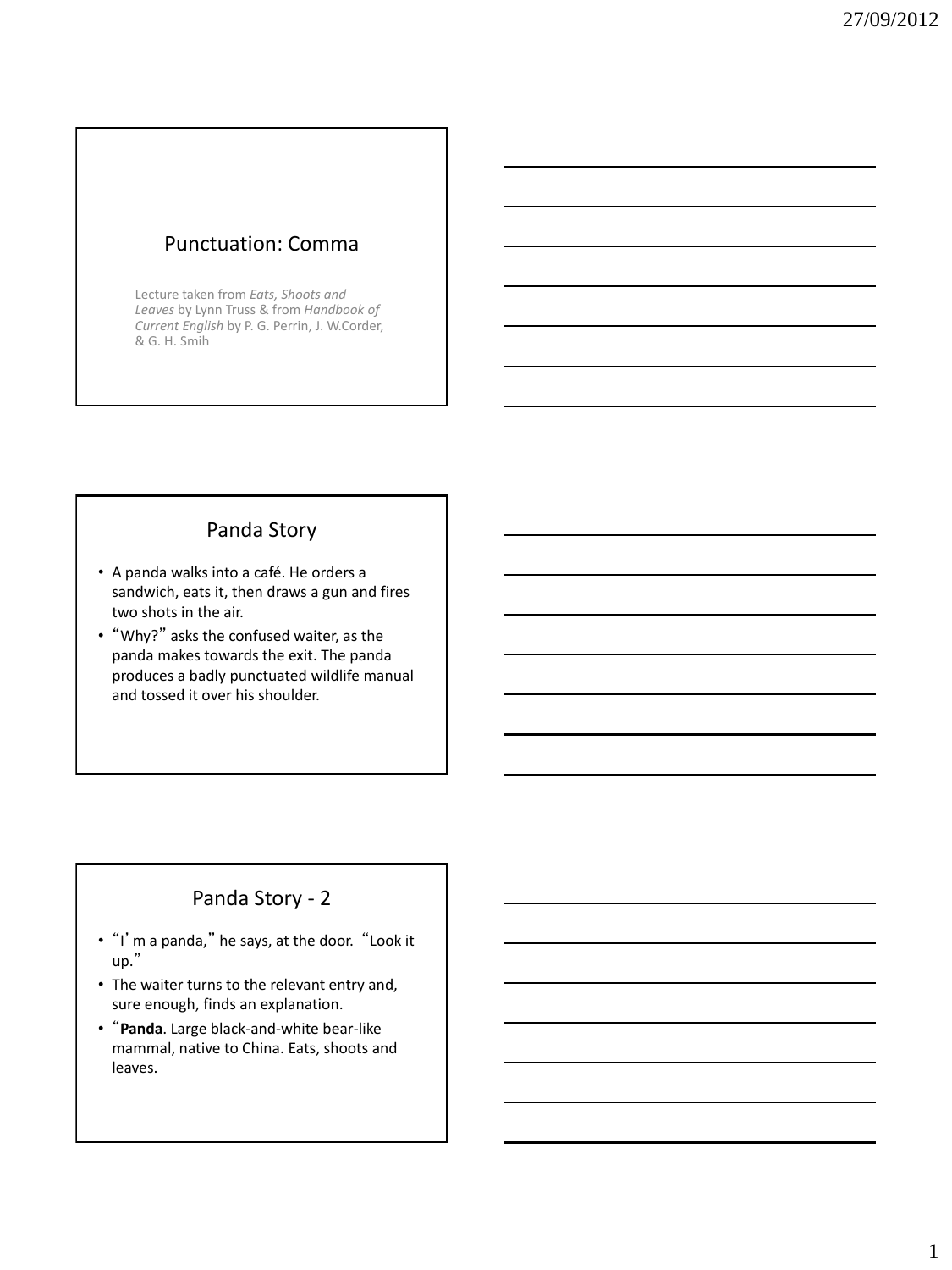# Reasons for Punctuation

- To clarify the syntax of a sentence
- To communicate rhythm, flow or pitch
- Commas often indicate a short pause
- Use of comma can change meaning

## Commas Can Change Meaning

- Verily, I say unto thee, This day thou shalt be with me in Paradise.
- Verily I say unto thee this day, thou shalt be with me in Paradise.
	- From an 1818 text on punctuation

#### Use commas

• In lists

- It was left to the House of Representatives to decide whether the Presidency should go to Jackson, Adams, or Crawford. • Note: No colon
- No comma when *and* or *or* cannot be inserted between adjectives
	- He spoke longingly of the good old prewar days.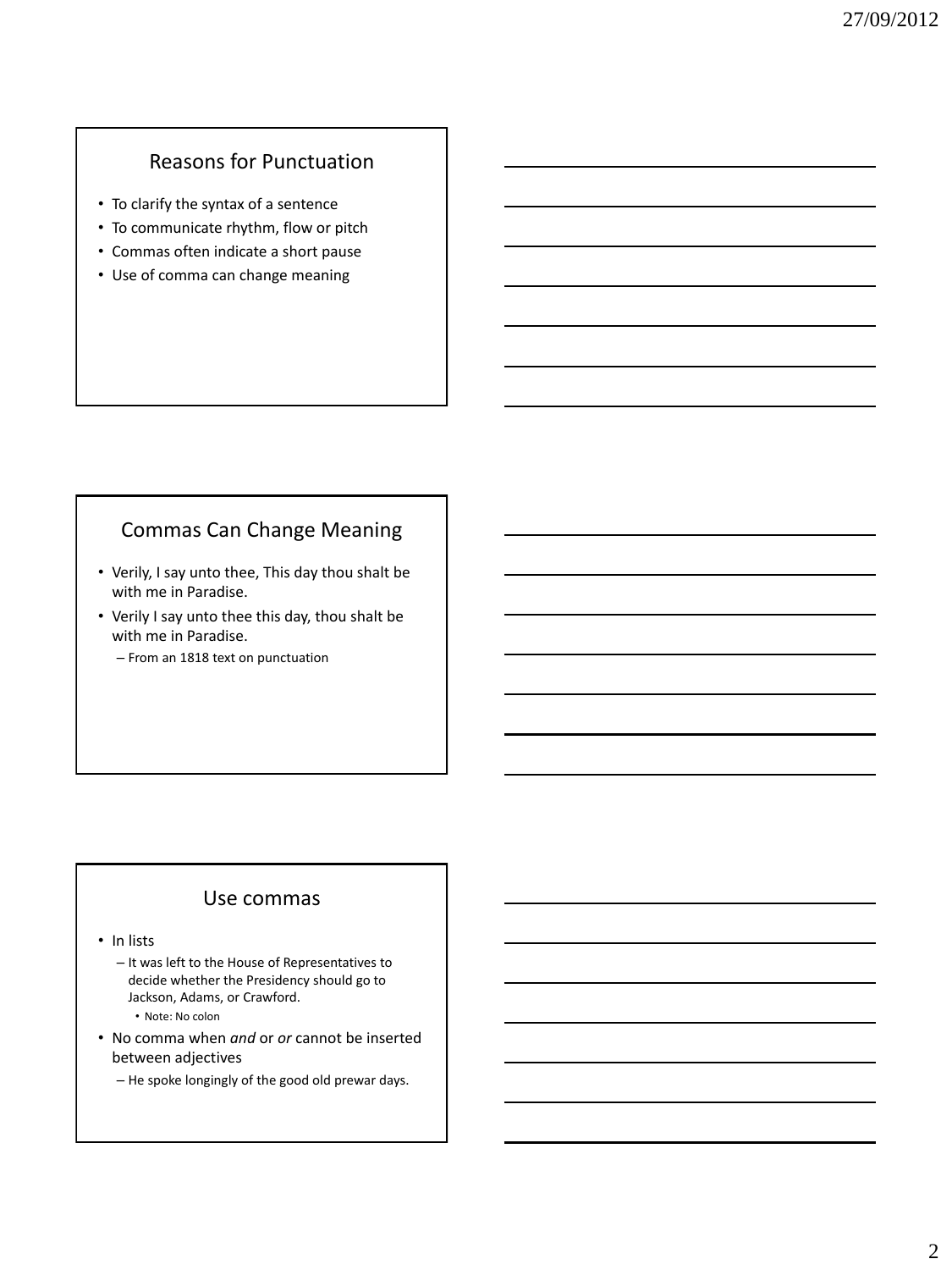#### Use commas - 2

- With direct quotations
	- "Only a fool," Sherman said, "would carry on like that."
	- Sherman said, "Only a fool would carry on like that."
- Omit commas with very short quotations.
	- Father always said "Time is money."

## Use Commas - 3

- To join two sentences with a conjunction (*and*, *but*)
	- The boys wanted to stay up until midnight, but they grew tired and fell asleep.
- To join two sentences without a conjunction, use a semicolon.
	- Jim woke up in his own bed; however, he felt great.

### Use Commas – 4

- To disambiguate the syntax of *garden path* sentences
	- As far as I can see the results have not been promising.
	- When the rains are over the fields are plowed in preparation for planting.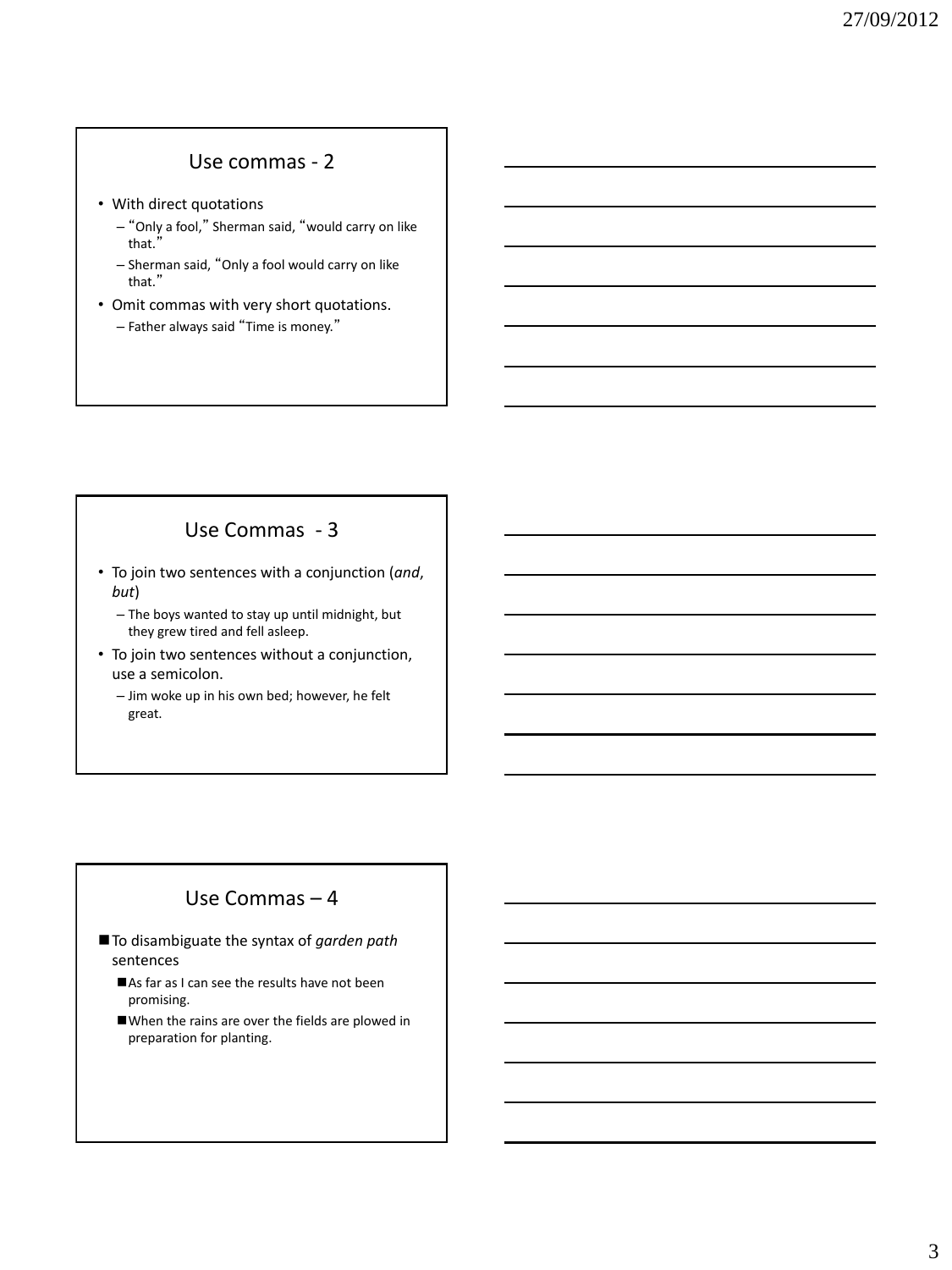### Use Commas - 5

- In nonrestrictive (nondefining) clauses
	- Last night's audience, which contained a large number of college students, applauded each number enthusiastically.
	- Vasari's history, hovering between fact and fiction, is not a reliable source of data. – Nonrestrictive clauses can be deleted without changing
	- the meaning.
- No commas with restrictive (defining) clauses – Men who drive dangerously should lose their driver's licence. (Restrictive)
	- Men, who drive dangerously, should lose their driver's licence. (Nonrestrictive)

## Use Commas to Clarify Meaning

- Leonora walked on her head a little higher than usual.
	- How does one walk on one's head?
- The driver managed to escape from the vehicle before it sank and swam to the river bank.
	- Who or what swam to the river bank?
- The convict said the judge is mad.
- The convict, said the judge, is mad.

#### Punctuation - Apostrophe

- Apostrophe indicates possession
	- Mary's book, the children's books
	- Charles' book (or Charles's)
	- The student's assignment vs. the students' assignments.
- Do not use an apostrophe to indicate plural: 1960s
- Apostrophes are used in contractions
	- It's = it is *It*'*s* does not indicate possessive.
	- $-$  Can not = can't
	- They are = they're (Compare *there*, *their*)
- *Its* indicates possession.
	- The dog chased its tail.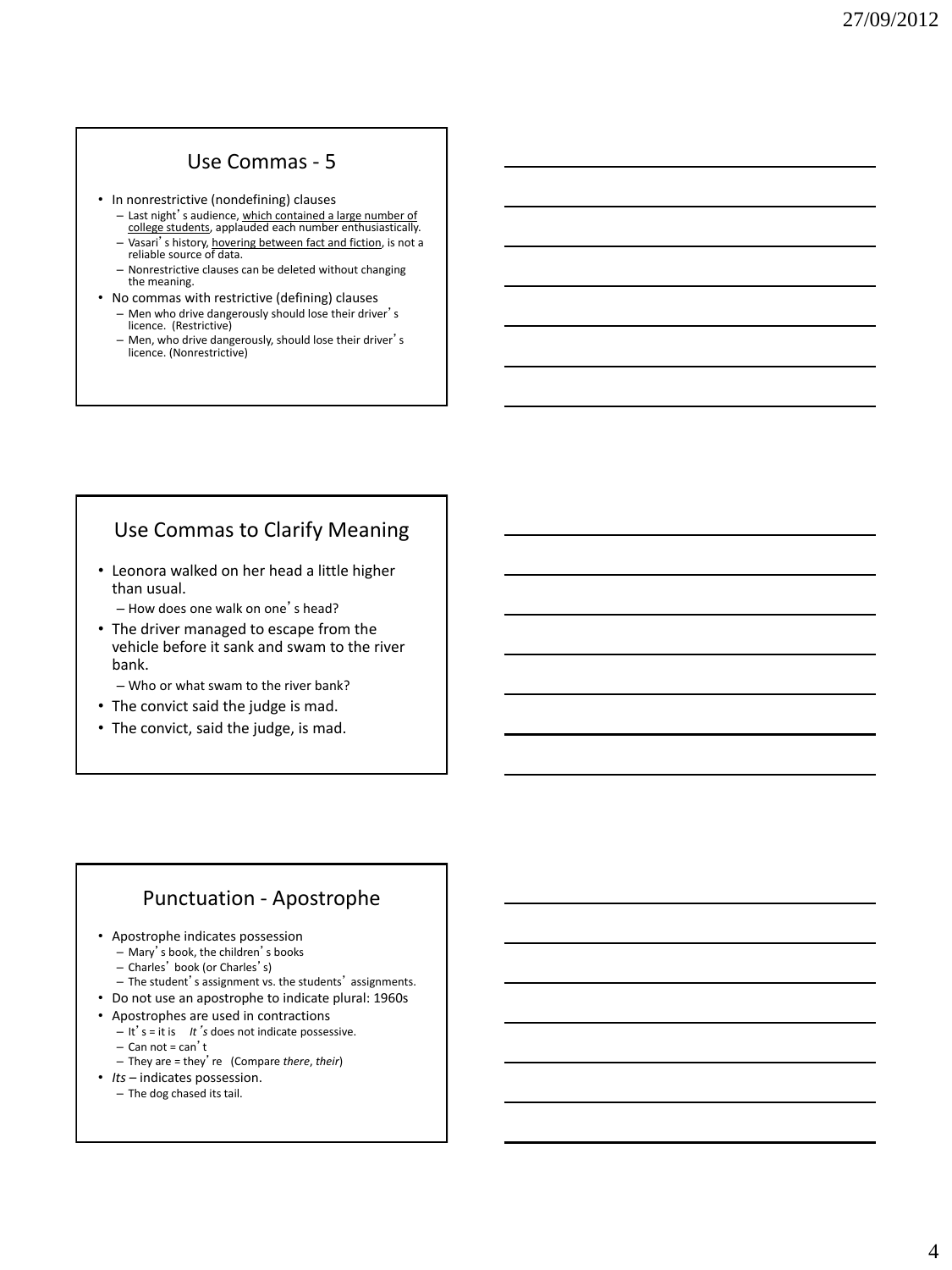#### Punctuation – Semicolons

- Use a semicolon (NOT A COMMA) to connect two closely related sentences.
	- He took a couple of steps, stopped, reached out and turned a valve; as he did so, he told us the valves had to be checked daily.
- Use a comma before *but* when it connects two sentences.
	- It is an imperfect system, but it is better than none.

### Semicolon - 2

- Use a semicolon or period when two sentences are connected by *however*, *consequently, etc.* 
	- I planned to go to the movie at nine o'clock; however, I fell asleep at eight.

## Punctuation – Hyphens

- When two or more words act together as a modifier before a noun, the two words are connected by a hyphen.
	- Two-minute penalty
	- Nineteenth-century poet
	- Client-centered therapy
	- Short-term memory; long-term memory
	- Four-minute mile
	- He ran the mile in four minutes. (No hyphen)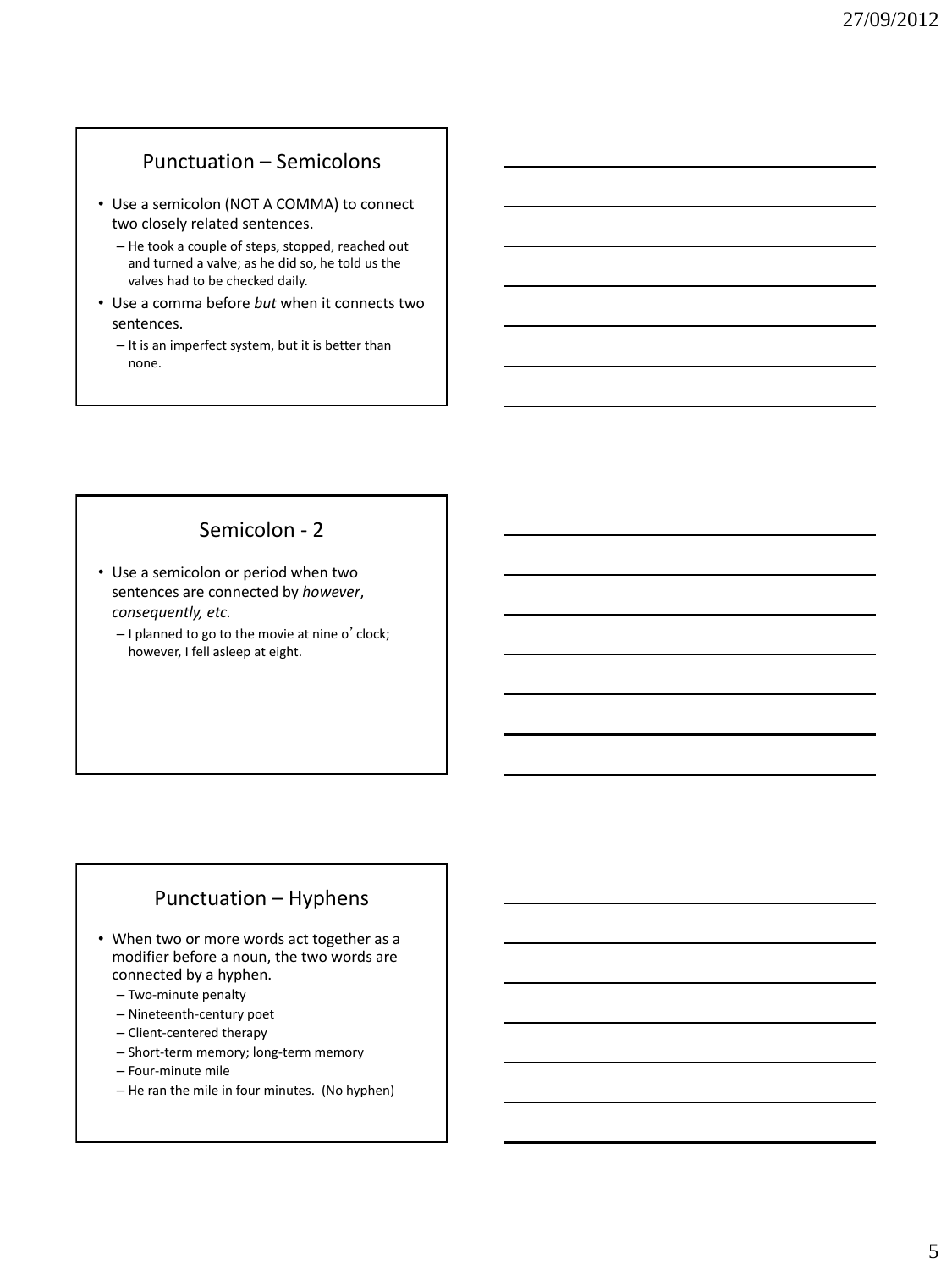#### Punctuation - Colons

- If you use a colon to introduce a list, the colon must follow a complete sentence.
	- In APA format there are four main sections to a report on an experiment: the introduction, the method (which includes a description of the design, the procedure and the participants), the results (which include relevant statistics), and the discussion.
- Note the use of parenthetical expressions. – The sentence must make sense without the PEs

### Colons - 2

- Alternative punctuation:
	- In APA format there are four main sections to a report on an experiment: the introduction; the method which includes a description of the design, the procedure and the participants; the results section which includes statistics; and the discussion.
- The use of parentheses indicate that the material in parentheses is of secondary interest.

#### Colons - 3

- Do not use a colon between the subject and predicate of a sentence, or between the preposition and its objects.
	- According to APA format, in the method section of a research report you must describe the participants and how they were recruited, the sequence of events that a participant experiences, the independent and dependent variables, the experimental design, and a any stimulus materials used.
	- Note: No punctuation after *describe*.
	- $\blacksquare$  If the elements of the list contain commas, separate the elements by semicolons.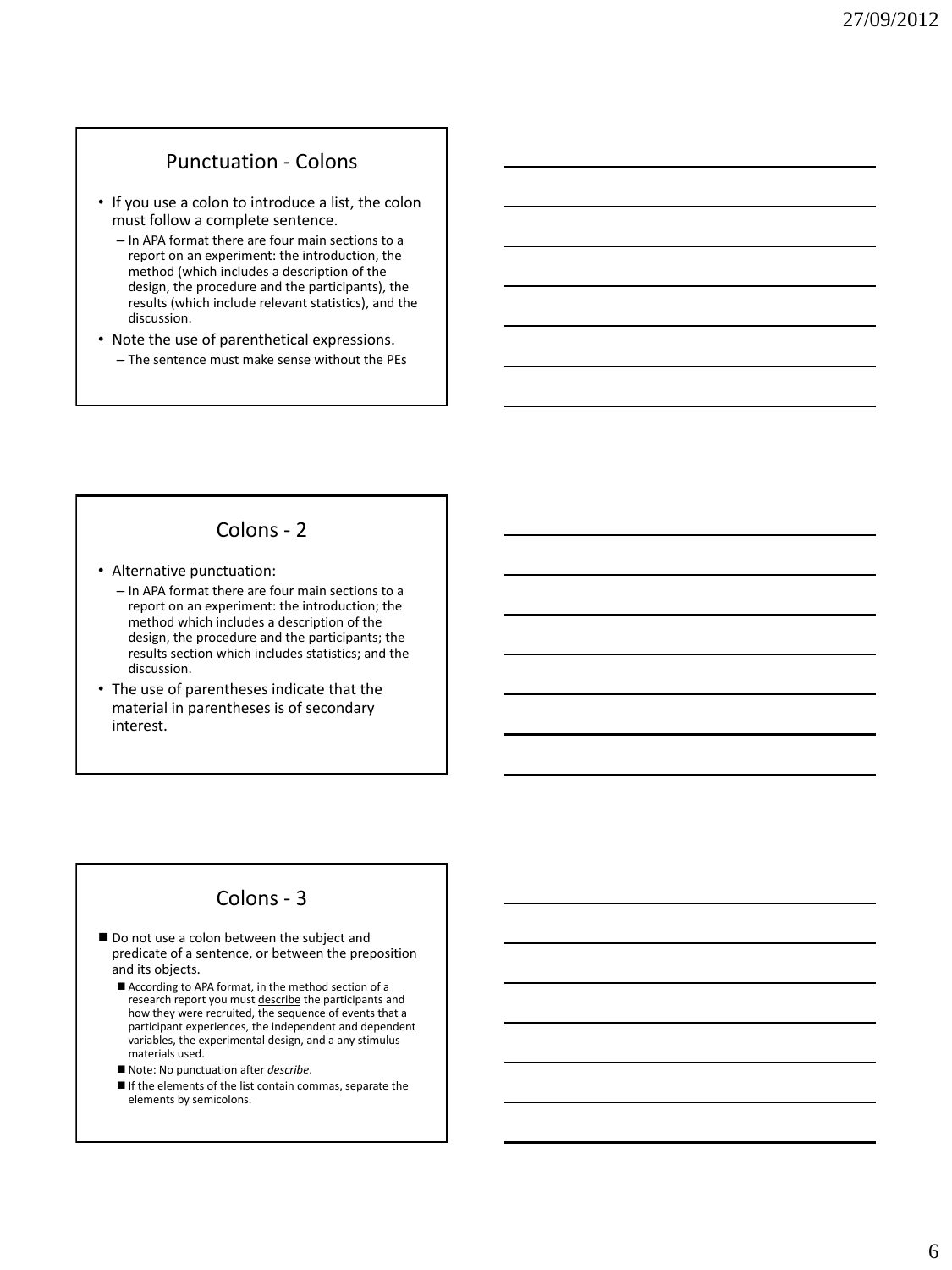### Colons - 4

• A colon can be used to introduce a quotation. She reminded him of the words of Pope: "Most women have no characters at all."

– Note that the colon follows a complete sentence. If the quote is part of the sentence, use a comma before the quote.

### Punctuation - Slash

• A slash (/) is not a punctuation mark. Do not use it in formal writing. Use the word *and* or *or* as appropriate, or delete one of he two words connected by the slash.

– …stories read by parents/teachers. X

– … stories read by parents and/or teachers. X

– …stories read by parents or teachers.

## Hyphens - 2

• Punctuate: One eyed one horned flying purple people eater

– What does the creature eat?

• Some words are hyphenated. Check a dictionary if you are unsure about hyphenation.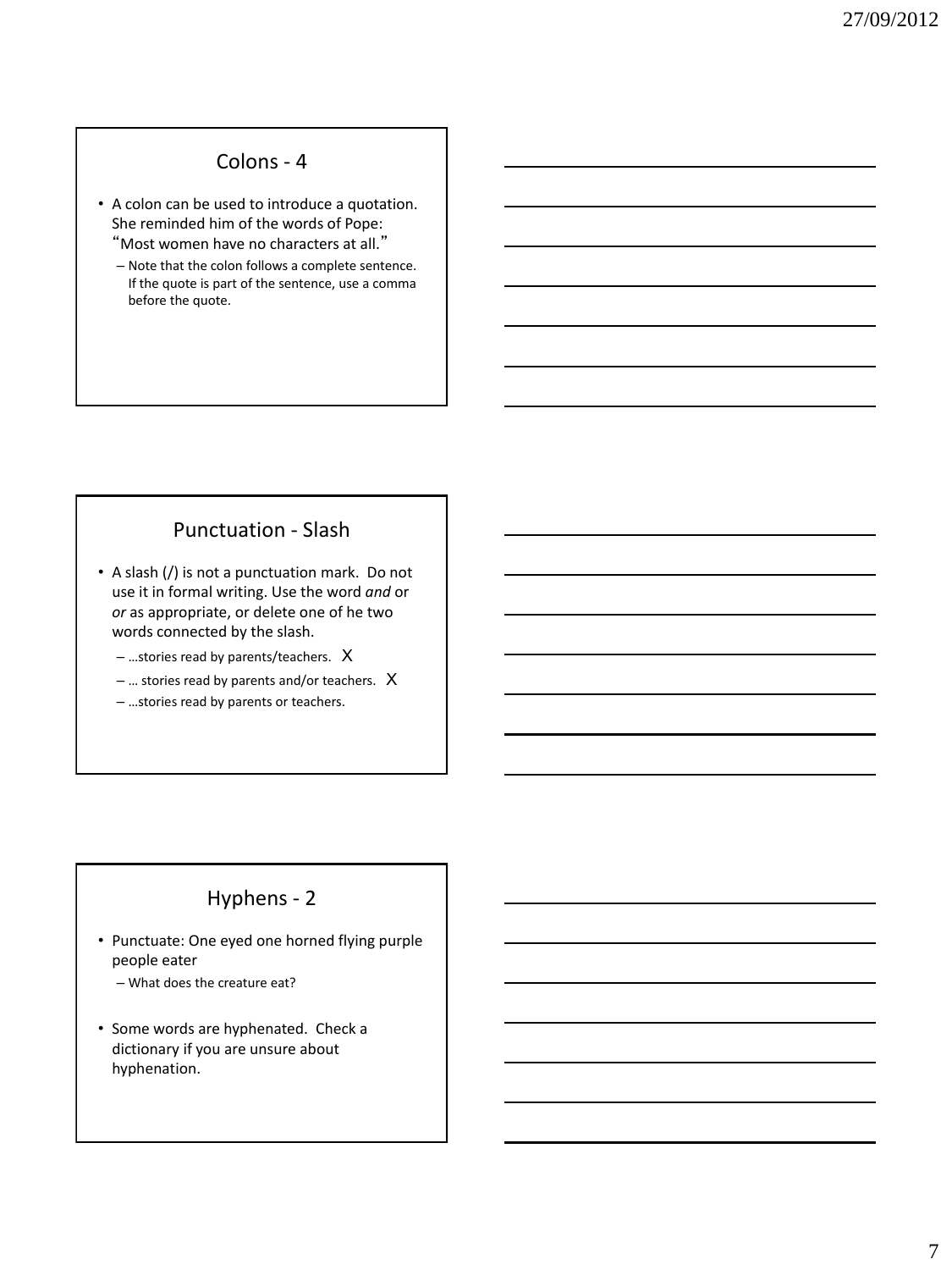# Hyphens - 3

■ Do not use a hyphen to mean *to*.

There were 10-12 participants per group.  $X$ 

There were ten to 12 participants per group.

There were between ten and 12 participants per group.

### Punctuation – Dashes

- A dash (typed as 2 hyphens) marks a sudden turn in the direction of thought.
	- He praised Ann's intelligence, her efficiency, her good taste—and then the proposed to her sister.

# Dashes - 2

- A dash can be used in place of parentheses. (See Slide # 16)The dash means that the material between the dashes is important.
	- Every use of the past tense—"I was there. He did it."--is a bit of history.
	- With our love of record keeping—doubtless a mark of our business society—the origin of almost everything is known or easily discoverable.